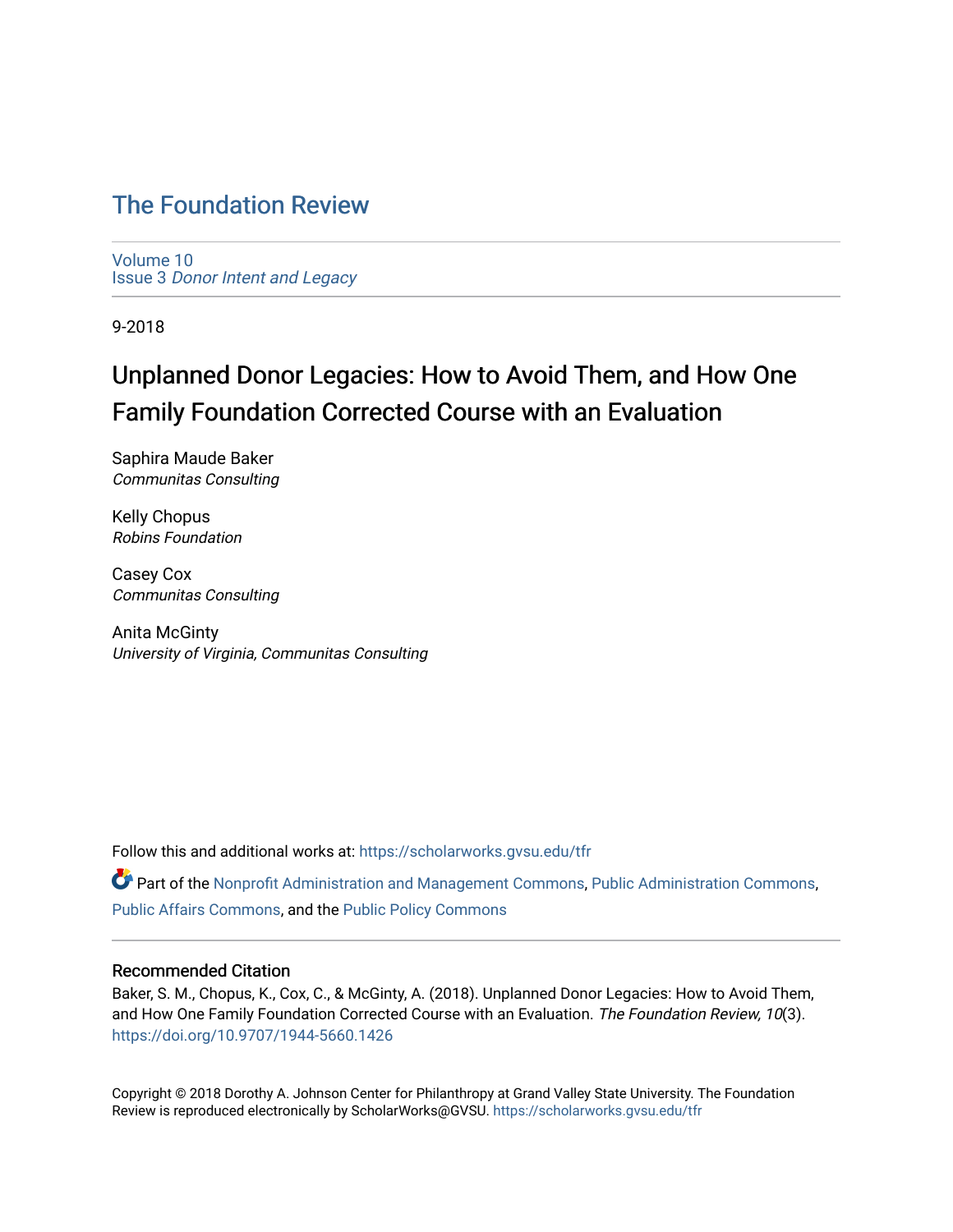# Unplanned Donor Legacies: How to Avoid Them, and How One Family Foundation Corrected Course With an Evaluation

*Saphira Maude Baker, M.P.A., Communitas Consulting; Kelly Chopus, B.A., Robins Foundation; Casey Cox, B.A., Communitas Consulting; and Anita McGinty, Ph.D., University of Virginia*

*Keywords: Preserving donor legacy and intent, evaluation, building equitable partnerships, understanding community need, navigating funder-grantee power differentials, effective large-scale partnerships, mutual learning, local "big bet" philanthropy, engaging beneficiaries and residents, transformative neighborhood change*

# **Introduction**

When foundations consider the social impact of their key investments or initiatives, it is typical to look outward — to the quality of their grantees, the reach of a collaborative network, or the changes in a neighborhood they intend to influence. Yet, the legacy of a foundation's investment is also reflected in its relationships with grantee partners, connection to the community it seeks to serve, and its definition of long-term success. Thus, philanthropic expectations and relationships can both shape and reflect the project's impact and are as important as the quality of the programs themselves. How these relationships and expectations are initiated, structured, and operationalized influences both the trajectory of a project and the foundation's legacy.

Based on our recent work together on an evaluation of a place-based initiative in Richmond, Virginia, we delineate the ways in which a foundation's relationship with, influence on, and expectations around a collaborative community-based partnership shaped its legacy. In this particular case, the foundation's intent was threefold: (1) to pilot a more efficient and unique form of comprehensive collaboration for serving young children; (2) to share the knowledge of the pilot more broadly with the philanthropic field and its home community; and (3) to demonstrate to the neighborhood the foundation's long-term commitment to serving vulnerable children through a major investment, ultimately with a new building. Yet the way that the primary partnership and additional collaborations were

# *Key Points*

- As funders turn to community change, intentionally addressing the unique power differential between funder and grantee partners and structuring ways to mitigate this imbalance is essential to honest communication. Funder relationships with their grantees impact the legacy of major community initiatives. This article explores this relationship and its effects through the lens of the recent evaluation of one family foundation — the Robins Foundation in Richmond, Virginia — and its follow-up actions.
- Through a participatory evaluation process, we derived three principal approaches for this donor, and others, to consider in contemplating funder-grantee partnerships and the way these may influence the impact of the work and the likelihood of a positive legacy: build equitable partnerships, set up structures for mutual learning, and evaluate with intent.
- We will show how the Robins Foundation, a funder committed to continuous learning; its grantee partner, the Partnership for Families; and the evaluators modeled these approaches in the assessment process and how the foundation is recalibrating its approach to grantee partnerships and integrating the three approaches into all of its work.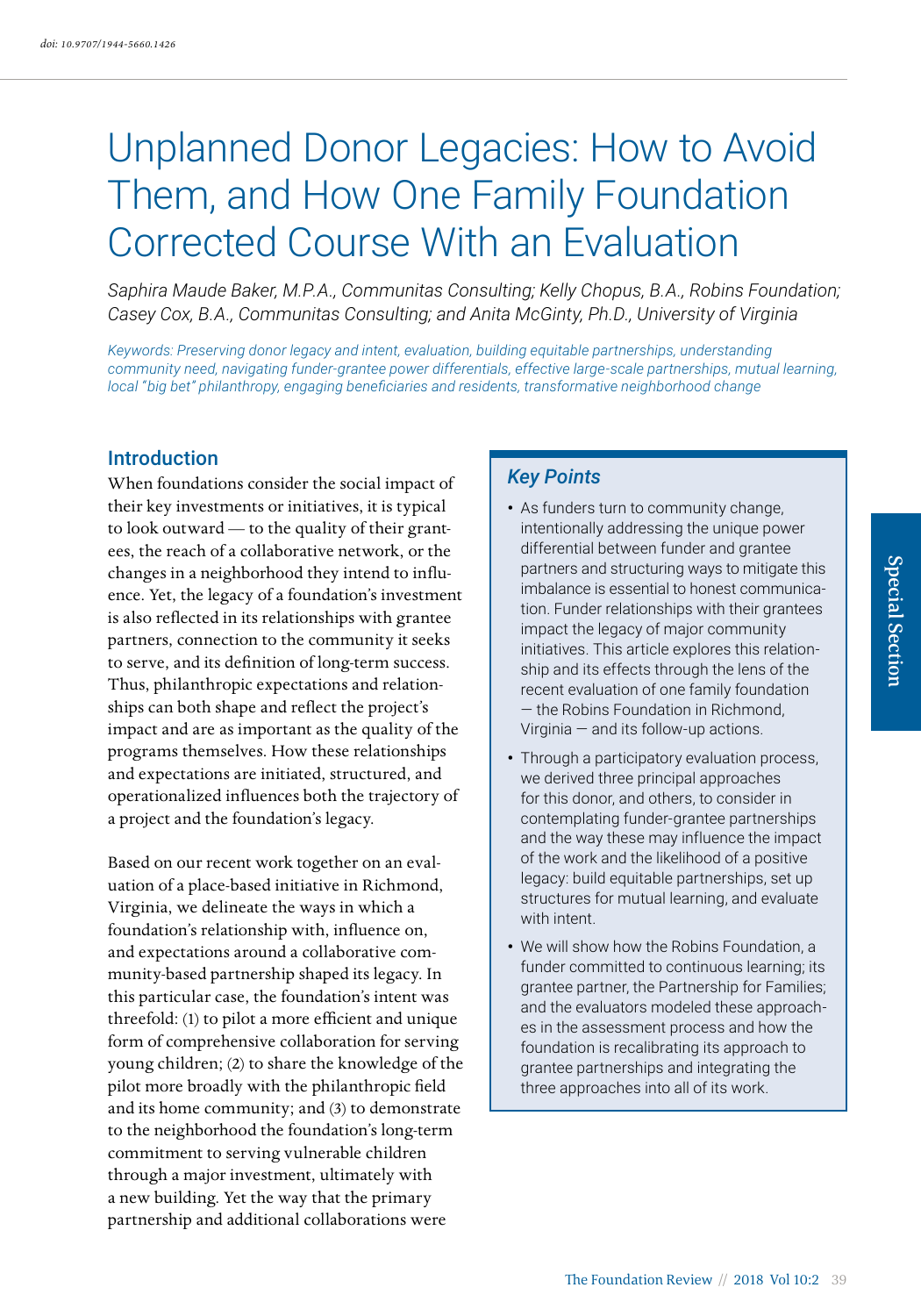structured had an unexpected impact on the foundation's intent.

We show how the experience of developing and completing a comprehensive evaluation — which involved a look outward at impact and a look inside the relationship network of the partnership — ended with a family foundation reflecting on its work and modifying its approach to grantmaking and community partnerships.

We offer three principal approaches for donors to consider in their own reflections on their fundergrantee partnerships and the way these may be influencing the impact of the work and the likelihood of a positive legacy:

- 1. Create an equitable working partnership.
- 2. Engage in continuous mutual learning.
- 3. Evaluate to match implementation with intent.

Although we were familiar with these ideas, we learned that knowledge was not enough; donors will be more successful if they intentionally address these steps as core elements of program design and implementation. These approaches, together with guidance on implementation, will help small and mid-size philanthropies investing in large-scale community partnerships protect against undue influence, plan realistically for donor legacy, and develop an honest and trusting funder-grantee relationship.

In this article, we provide details on the case, followed by our learnings and results related to each of three approaches listed above. For each approach, we frame it within relevant literature and our initial reflections *(Guidance),* share what we learned had happened at the foundation and partnership over the period of time we evaluated *(Evaluation Learnings),* describe how we structured the evaluation process itself to model the approach and support course correction *(The Assessment),* share changes the Robins Foundation has put into place as a result of this process *(The Practice Change),* and provide guidance to philanthropies throughout.

# The Partnership for Families

Investment in the Partnership for Families was a philanthropic "big bet" for the Robins Foundation in Richmond, Virginia — an eight-figure gift intended to facilitate transformative change and be a model for other neighborhoods. The Partnership for Families was established in 2003 to actualize the foundation's commitment to early childhood development and coordinate a neighborhood-wide initiative to prepare young children in a low-resourced neighborhood for kindergarten. The foundation sought to deploy resources in an innovative way that would accelerate improvements for children and families. It piloted a coordinated approach that the foundation believed would be more effective than providing individual grants to nonprofit agencies and would change the educational indicators for all young children in the neighborhood over time. By 2016, the foundation had invested over \$20 million — more than it had in any other project to date.

As a symbol of its commitment to this signature initiative, the foundation constructed a LEED gold-certified center of partnership operations in the heart of Richmond's Northside neighborhood, and invited a nationally certified early childhood education center to become its anchor tenant.

As part of their early efforts to design the initiative, Robins staff and board members sought to engage the community by speaking with parents, service providers, and local leaders. They worked to ground the effort in evidence and best practices by speaking with other funders, studying census data, and consulting leading researchers in early childhood development. For its time, the Partnership for Families model drew from best practices in both the early childhood field and philanthropy (Heckman, 2006; Karoly, Kilburn, & Cannon, 2005). National funders were reflecting on their roles in "field building" and investing in promising and risky ideas where they believed there was potential to bring about significant cultural and environmental change.

This field-building literature was geared toward large national foundations, yet the leadership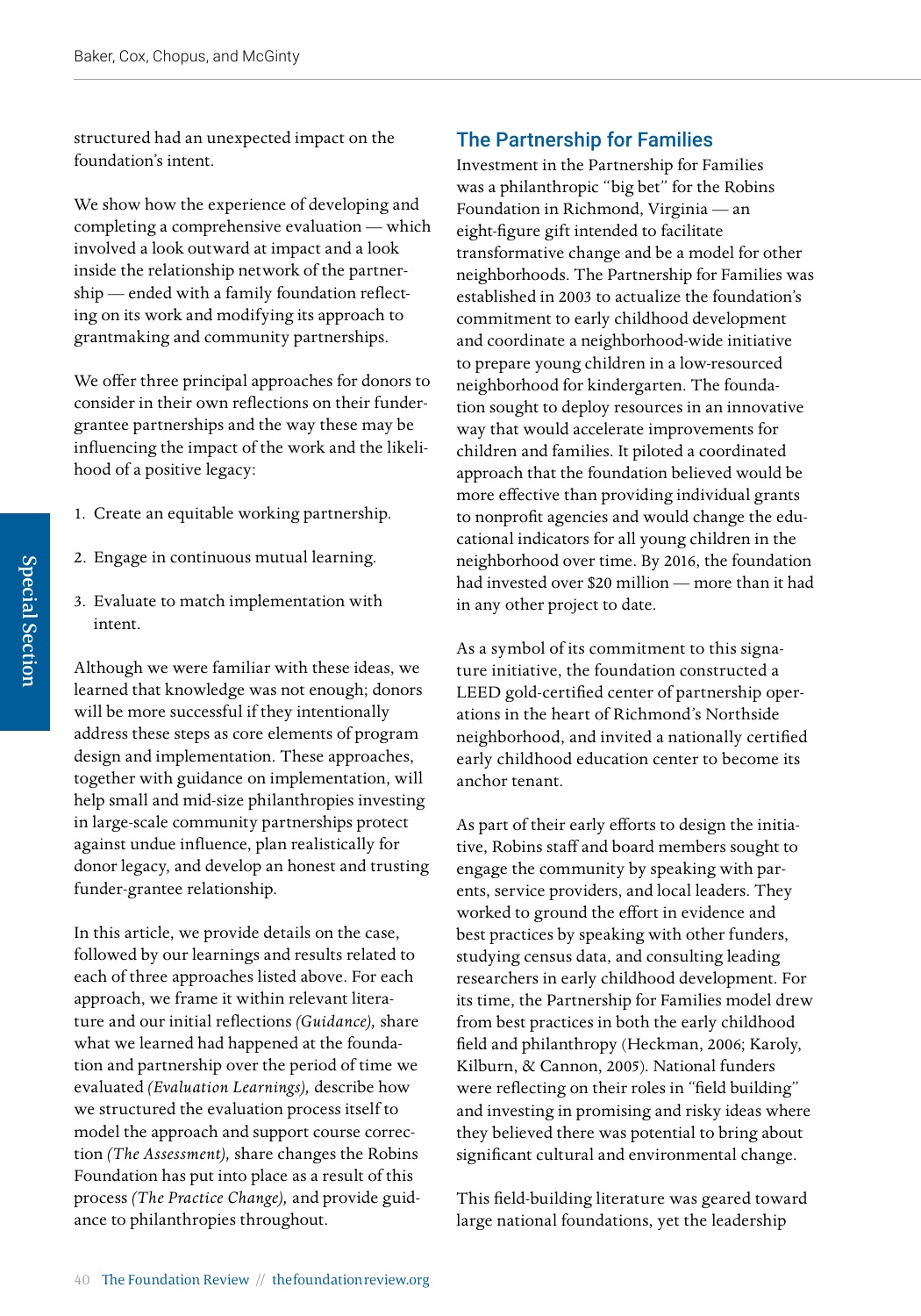## **FIGURE 1** Assessment Timeline



of local foundations like Robins saw potential to change the local landscape and disrupt con-<br>to change the local landscape and disrupt con-<br>pusiness plan was created ventional service-delivery models. The Robins board and executive director took the moral documents in this process, we recommend the security of  $\alpha$ leadership of the field seriously and felt an obli- The Communitas Consulting evaluation team gation to share their knowledge and support did not begin work thinking it would e their hometown community. For the foundation, making such a large investment in the Partnership for Families model meant having a community legative results with a nonprofit share negative results without risk? reputational, moral, and financial stake in the sthat the Partnership for Families' perform partnership's success.

# The Assessment – Timeline and Approach

In the fall of 2016, Robins engaged Communitas formation as we began to understa Consulting to conduct an evaluation to answer and impact of the mutual relationships. this question: What impact has the Partnership for Families had over time? Robins and the partnership had a lot at stake — donor legacy and use way forward for both.<br>nership had a lot at stake — donor legacy and use way forward for both. neising that a for at stake and those in the foundation and future survival for the partnership, which relied on the foundation for 82 percent of its funding in 2015. (See Figure 1.) or runds for the foundation, and future survival<br>cor the partnership, which relied on the foun-**As we began the assessment, the evaluation** team or the partnership, which relied on the loun-the well-separate assessment, the examinent control of the lound be<br>dation for 82 percent of its funding in 2015. (See a strained that it would be easy to continue with and interest of the intended intended intended intended intended intended intended intended intended intended<br>Figure 1.

Each party also recognized that the other was Extern party also recognized that the other was to maintain the support of its major funder, and the foundation wanted its high-profile investment to be genuinely effective, achieving its of us — funder, evaluators, and grantee partintended legacy of neighborhood transformation. Both institutions were committed to improving the Northside community. This honest examination was facilitated by shifts in leadership at both to improve, refine, or discontinue the model.<br>We record to assess as participants in this process, we recommend the added donors considered to added the constant of the organizations: neither the foundation nor the organizations. Initiative the foundation flore the we wanted to create a space partnership executive had been deeply involved obtaining honest and real i in the creation or execution of the partnership; thus, their collaboration allowed for fresh eyes on the past. We selected the 2012—2015 period,

as it corresponded to the period in which a new business plan was created and implemented for the organization.

The Communitas Consulting evaluation team did not begin work thinking it would emphasize the foundation's role as well as the grantees' role in shaping the project's outcomes and community legacy. But early on, it became clear that the Partnership for Families' performance definition of the story, and how the initiative ership's success. had evolved was another. The funder and the **Even when a philanthropy can answer affilial The Assessment –** evaluation team felt it was equally important the **Assessment Timeline and Approach** way to review the foundation's role in the project's formation as we began to understand the power and impact of the mutual relationships. This was particularly important as one of the principal goals of the study would be to recommend a way forward for both.

scenario where the foundation held the cards and grantees can communicate communication and decision-making and  $\frac{1}{2}$  scenario where the foundation held the cards <u>Each party also recognized that the other was</u> and the partnership was reluctant to share data and the partnership was reluctant to share data that left its team and organization vulnerable to critique. Such an approach had potential to bias or limit the evaluation. However, all of us — funder, evaluators, and grantee partner — wanted to assess the real results without fear. We subsequently committed to designing an approach that would allow both parties to improve, refine, or discontinue the model. We wanted to create a space where the odds of obtaining honest and real information about program progress were high, where disruptive thinking was encouraged, and where it was reasonable to ask difficult questions. We wanted to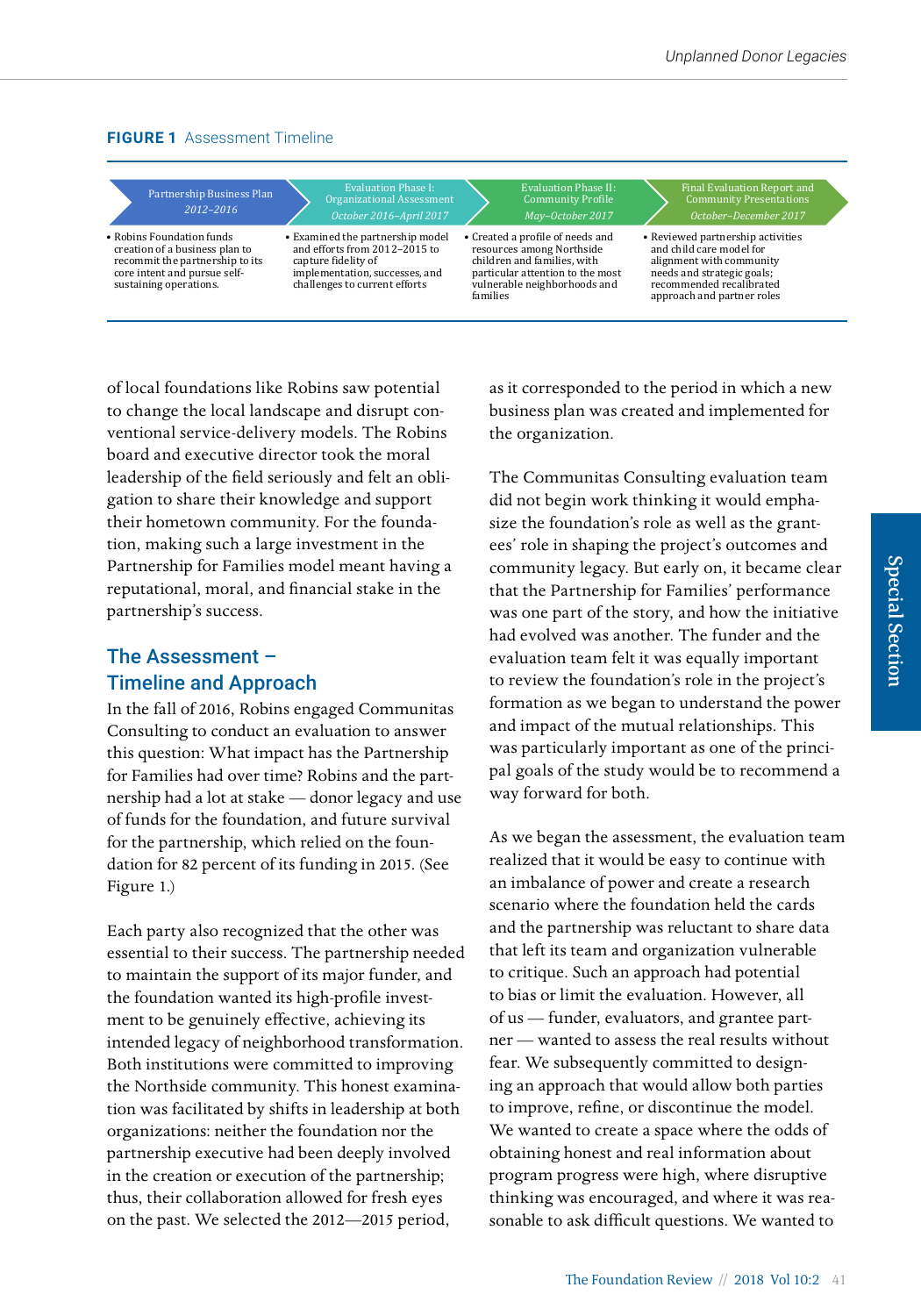*In successful large-scale community change, relying on initial agreements to preserve donor intent is precarious. That vision must be maintained over time through ongoing alignment and calibration.*

be able to keep the option on the table of rebooting or discontinuing the whole enterprise if the results merited the change. We wanted to make it more likely that the outcomes mattered to the Northside neighborhood.

To move forward, we formed a small evaluation planning team — with members from both the foundation and the partnership — to guide the research and organizational assessment work. The evaluation "client" then became both the foundation and the executive of the program being evaluated. We established a productive space for reflection and troubleshooting among all parties, facilitating the sharing of informal and critical information throughout the assessment process.

# Create an Equitable Working Partnership

#### *Guidance*

A complex community change initiative — particularly when the balance of power favors one party — requires careful cultivation of trust; safe, well-used avenues to share news of real progress and setbacks; and routine calibration of the work (Wei-Skillern, Ehrlichman, & Sawyer, 2015). On the part of funders, building trust includes relinquishing the expectation of control. Recent research in effective practices in philanthropy confirms the importance of honest communication and having a peer relationship with grantees to accomplish ambitious community transformation (Nonprofit Advisory Council, 2017; Huang & Seldon, 2014).

Foundations recognize an inherent power imbalance in relationships with grantees. Our experience underscores that recognition is not enough — action to name each party's role early in developing governance structures, adopt communication channels, and formalize decision-making relationships is essential. Putting a structure in place preserves the original donor intent and gives grantees the freedom to adapt as needed while staying focused on the shared goal of deep impact. Clarity and agreement across partners from the outset of the work are helpful on two levels: confirmation of the initiative's purpose, scope, and approach, and setting parameters around decision-making, governance, and management.

In successful large-scale community change, relying on initial agreements to preserve donor intent is precarious. That vision must be maintained over time through ongoing alignment and calibration (Trent & Chavis, 2009; Brown & Fiester, 2007). Alignment on community change efforts

... does not automatically result from a one-time community planning process or from a foundation-sponsored initiative. The alignment that is needed is about fundamental ways of working and addressing goals, activities, capacities, relationships, and learning priorities. It also needs regular recalibration as the work proceeds. (Kubisch, Auspos, Brown, & Dewar, 2010, p. 12).

Brown and Fiester confirm this from another foundation's experience: "Lead[ing] with relationships, not money" is essential to a funder's successful legacy (p. 54).

## *Evaluation Learnings*

It may be counterintuitive to think that the intent of a large philanthropic investment could be hampered by a steadfast commitment on both the part of the funder and the grantee to make it succeed. But, in this case, funder involvement had unexpected and lasting results on the culture and incentive structure of the funder-grantee partnership. In particular, the high-stakes relationship between the Robins Foundation and the Partnership for Families appeared to inhibit transparency and rigor in problem solving.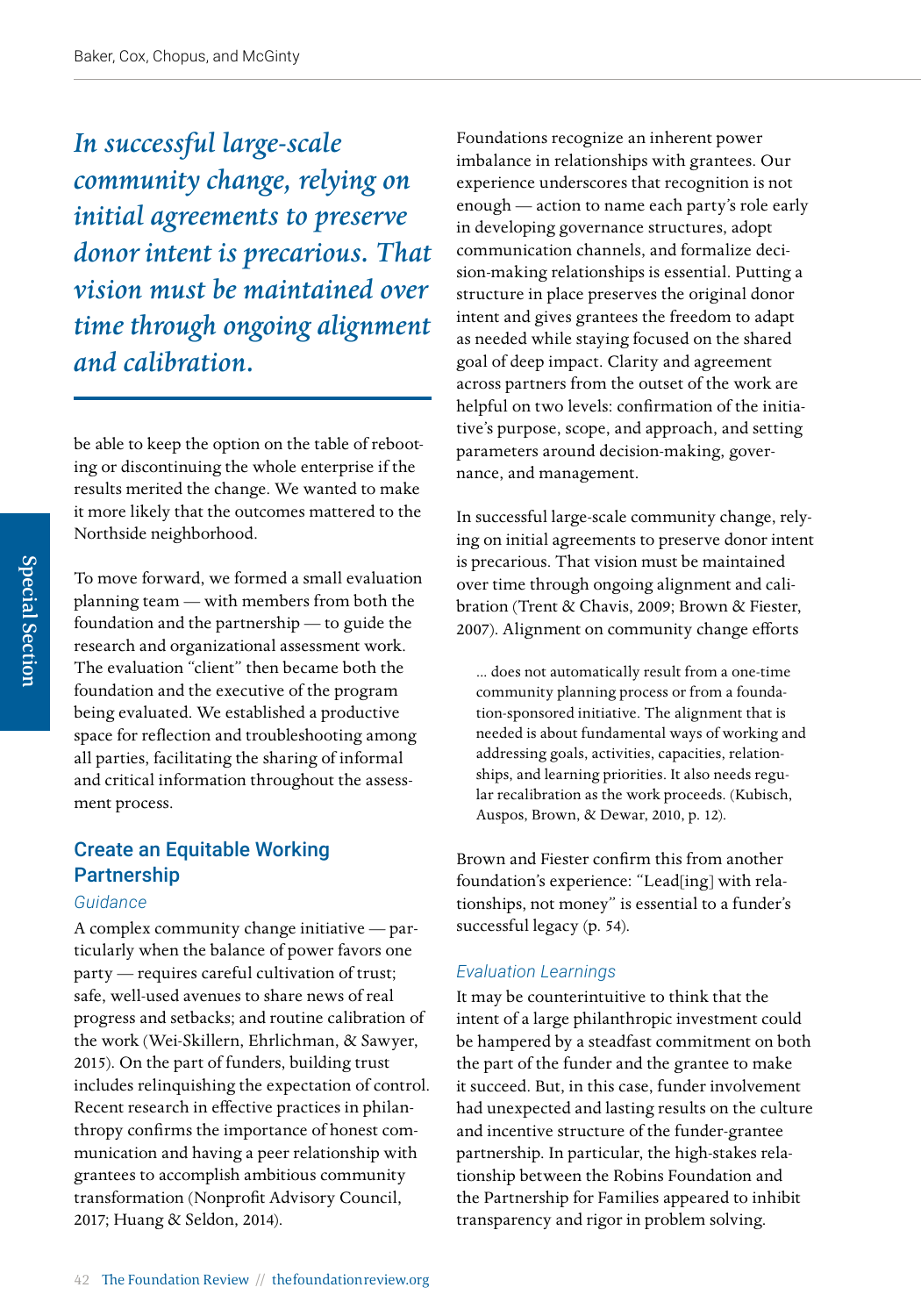In unpacking the partnership's formal and informal governance and decision-making structures, the evaluation showed that the foundation influenced the shape and scope of the partnership in three ways: (1) as primary funder with a clear vision of success; (2) as part of its governing board of directors (through 2016) and investor council, with regular oversight of operations; and (3) as a presence in day-to-day operations and decision making, and as the supervisor of the original executive directors. The first two partnership directors reported to the foundation's executive, having a voice in the work's design and operations but without perceived final authority or autonomy. The quasi-supervisory relationship inhibited honest communication, another important ingredient in building a largescale, innovative, and risky model together. The result of this triple influence was that the foundation inadvertently developed a relationship with the partnership that resulted in its receiving incomplete and biased information sharing.

The unbalanced relationship carried over into the foundation's interactions with the six partner agencies who were part of the partnership collaborative. A top-down operation arose, where these grantees deferred to Robins in spite of the stated desire on the part of the foundation for an active, bottom-up partnership with continuous learning and information sharing. Ultimately, structure trumped intent. As one person observed, "no one in the room misunderstood where the decisions were made"; partners and nonprofit executives did not want to be seen as anything less than fully cooperating with the Robins Foundation's vision.

This situation might also have been mitigated by effective nonprofit management practices that prioritized open and consistent communication and mutual respect, identified as essential for strong funder-nonprofit relationships (Chandler, 2018; Exponent Philanthropy, 2018). However, this article focuses on the philanthropic perspective and scope of influence. Funders can take the lead in operationalizing and structuring equitable, open, and accountable partnerships regardless of the preparedness of their nonprofit partners.

# *Ultimately, structure trumped intent.*

# *The Assessment*

This time around, the foundation adopted a much more participatory and egalitarian structure in how we collectively managed the evaluation. We modeled an explicit change in the partnership structure through our design. Situating both parties as partners in the assessment with shared responsibility for its success or failure opened up communication and creativity and reversed old funder-grantee assumptions and patterns. The shift has continued to inform the way the foundation engages with all of its grantees and how the Robins team is facilitating the next phase of its work with the Partnership for Families.

Through this process, we confirmed how achieving a positive donor legacy requires sharing control and having regular opportunities to talk candidly about power and governing relationships. As the new leaders of the partnership and the foundation prepared to review the evaluation results with their respective boards of directors during the course of the evaluation, both acknowledged that going forward, the partnership would design its own destiny and the foundation would assess any proposed recalibration of the model on its merits.

# *The Practice Change*

For the Robins Foundation, the process of the evaluation affirmed the benefits of having intentional and regular communication with grantees as peers. (See Figure 2.) In the particular case of the Partnership for Families, the current foundation and partnership executives have operated as equals in planning for the next phase. They invited others into the conversation to build upon assessment findings. They are working in tandem to share the results of the study, which provided two recommended options for strengthening the existing model, and a profile of families with young children in the Northside neighborhood. The foundation is stepping back as the partnership leadership and team reimagine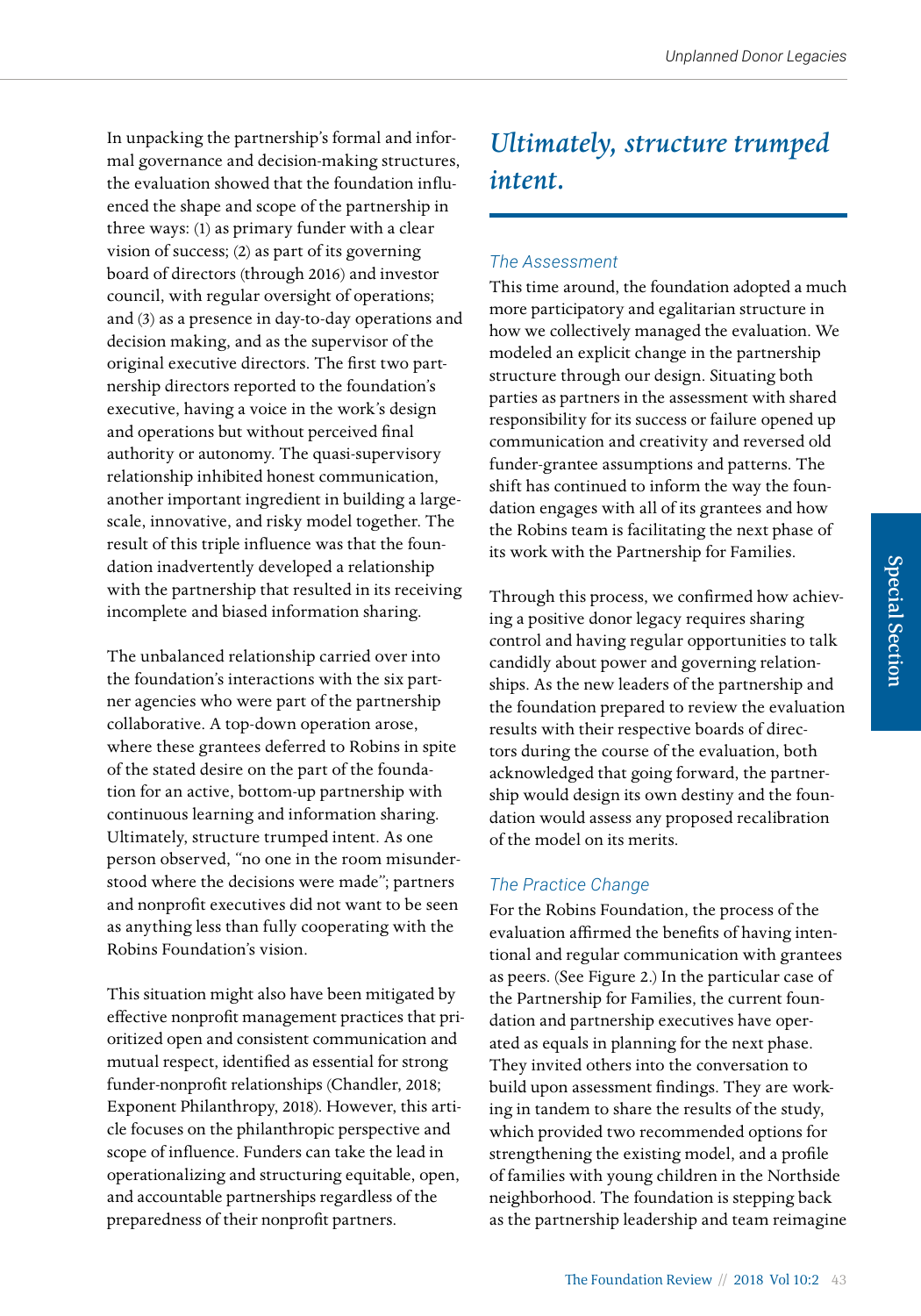#### **FIGURE 2** Guiding Questions to Develop an Equitable Partner Relationship

#### **Questions to Develop an Equitable Partner Relationship**

Through our experience as participants in this process, we recommend donors consider these questions when partnering with a nonprofit for a large-scale signature investment.

- (1) Are authentic channels for honest exchange between the donor and recipient organization(s) built into the design?
- (2) Can the nonprofit share negative results without risk?
- (3) Are roles and expectations between the donor and the recipient organization(s) defined, with a division of responsibilities that is clear and adhered to?

Even when a philanthropy can answer affirmatively to these questions, Robins' experience suggests that the whole concept of foundations "initiating change" is often the wrong way to go in seeding local transformational investments. Philanthropic leaders may assume they have a more global perspective than those agencies in their communities, which may see only part of the story. Yet, when it comes to program creation and design, this may not be the case.

In retrospect, the Robins leadership would **advise a "bottom up" approach**, where ideas are generated by those in the community closest to the needs, and the foundation assesses where and how it might have a partnership role. They would suggest **avoiding the lead donor role for greater sustainability** and **relinquishing control over a vision of the intended impact or reputation.**  Finally, when entering into agreements, funders and grantees can **co-create communication and decision-making agreements** that anticipate power dynamics and spell out protocols for responsibility and action.

and restructure their approach. Both executives are communicating jointly to community stakeholders. The foundation's board is assessing the emerging model on its merits and asking for the kind of detail it would ask from all its grantee partners prior to making an investment.

# Engage in Continuous Mutual Learning *Guidance*

Effective learning is key to informing program design and delivery. At times, critical sources of information are overlooked or are not updated. For example, professional and academic experts helped the partnership design an effective program in the early years, yet this source of expertise was not consistently balanced against other more informal forms of information. Overreliance on those with formal expertise, with limited ongoing integration of community voices, can be a pitfall (Celep, Brenner, & Mosher-Williams, 2016). This is particularly true

for philanthropies, which sometimes neglect to consult their intended beneficiaries (or to ask their grantees to do so), even though the beneficiaries know better than external authorities what they need and how they will utilize services. Beneficiaries' involvement in program design — both scope and delivery — is particularly important when initiatives seek to change family behavior or community culture. As a set of foundation leaders and advisers expressed it,

In bypassing the beneficiary as a source of information and experience, we deprive ourselves of insights into how we might do better — insights that are uniquely grounded in the day-to-day experiences of the very people the programs are created for. (Twersky, Buchanan, & Threlfall, 2013, p. 41)

#### *Evaluation Learning*

During our evaluation, we found that the assumptions and expertise informing the partnership's early years — regarding community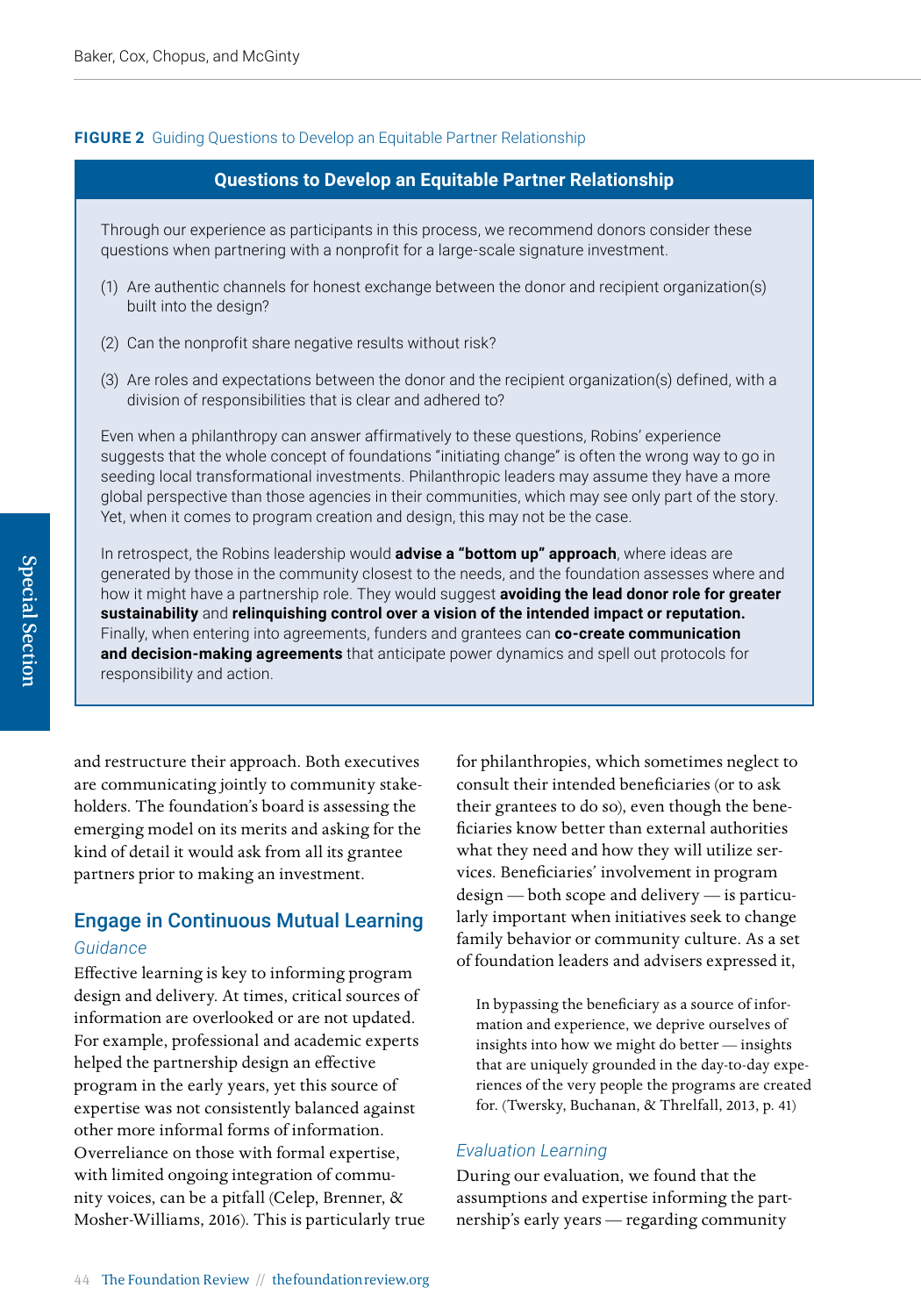needs and early childhood best practices — had not changed much since the project's launch. Professional and academic experts helped the partnership design an effective program in the early years, but this source of expertise was not consistently balanced with on-the-ground experience. And while the partnership staff was actively reaching out to families as clients, their engagement did not extend to inviting families to provide guidance into services needed, to shape the program, or inform the selection and delivery of services. We found no record of another phase of deep engagement with the families identified as the market for the partnership some 10 years later, or a recalibration of the approach based on changing needs and perspectives.

Without firm grounding in real-time community context and intended impact, the partnership model grew in an ad hoc way, responding to the diverse needs of families and the service providers seeking to reach them while nominally adhering to the partnership's original intent. The building itself, anticipated as a resolution to many of the needs in the community, was not consistently used for the original purpose of a comprehensive and coordinated place-based intervention. Over time, the model became less singularly targeted toward school-readiness of children ages 0–5, and the partnership used its resources to meet more broadly the needs of Northside families, not all of whom had young children. Not surprisingly, when the target population broadened, it became harder to define the partnership's intent and capture the impact of the collaborative intervention. It also became less clear what the partnership and its building stood for.

## *The Assessment*

The evaluation team knew two things in thinking about how to advise the Partnership for Families and the Robins Foundation in moving forward: (1) the Northside of Richmond was different today from the neighborhood the foundation studied and identified as its pilot location 15 years ago, and (2) the true beneficiaries of the model had not been consulted in a meaningful way initially or over the period evaluated. These pieces of missing information seemed to our

*Not surprisingly, when the target population broadened, it became harder to define the partnership's intent and capture the impact of the collaborative intervention. It also became less clear what the partnership and its building stood for.*

committee to put the intended legacy of the project, as currently structured, at risk.

We decided to revisit the current-time needs of the community the partnership serves during the evaluation process to inform the forthcoming recommendations. We collectively agreed to ground the future recommendations in families' needs and assets. To facilitate this, the foundation supported the creation of a study and the publication of *Portrait of Vulnerable Families and Community Needs in Richmond's Northside*  (Cox, McGinty, & Baker, 2017). We wanted the post-evaluation partnership model to be grounded in the needs and perceptions of its neighborhood.

Our findings raised questions about the current model as we learned that families were socially isolated and overwhelmed with basic needs, and — because of safety concerns — unlikely to connect with area human services. Families affirmed the value of supporting their young children's healthy development and growth and wanted to do more for them. At the same time, historic distrust of institutions and a belief that there was little they could do to influence community conditions meant that how the program was delivered was at least as important as what it offered to neighborhood families.

We worked with trusted neighborhood organizations and individuals to gather information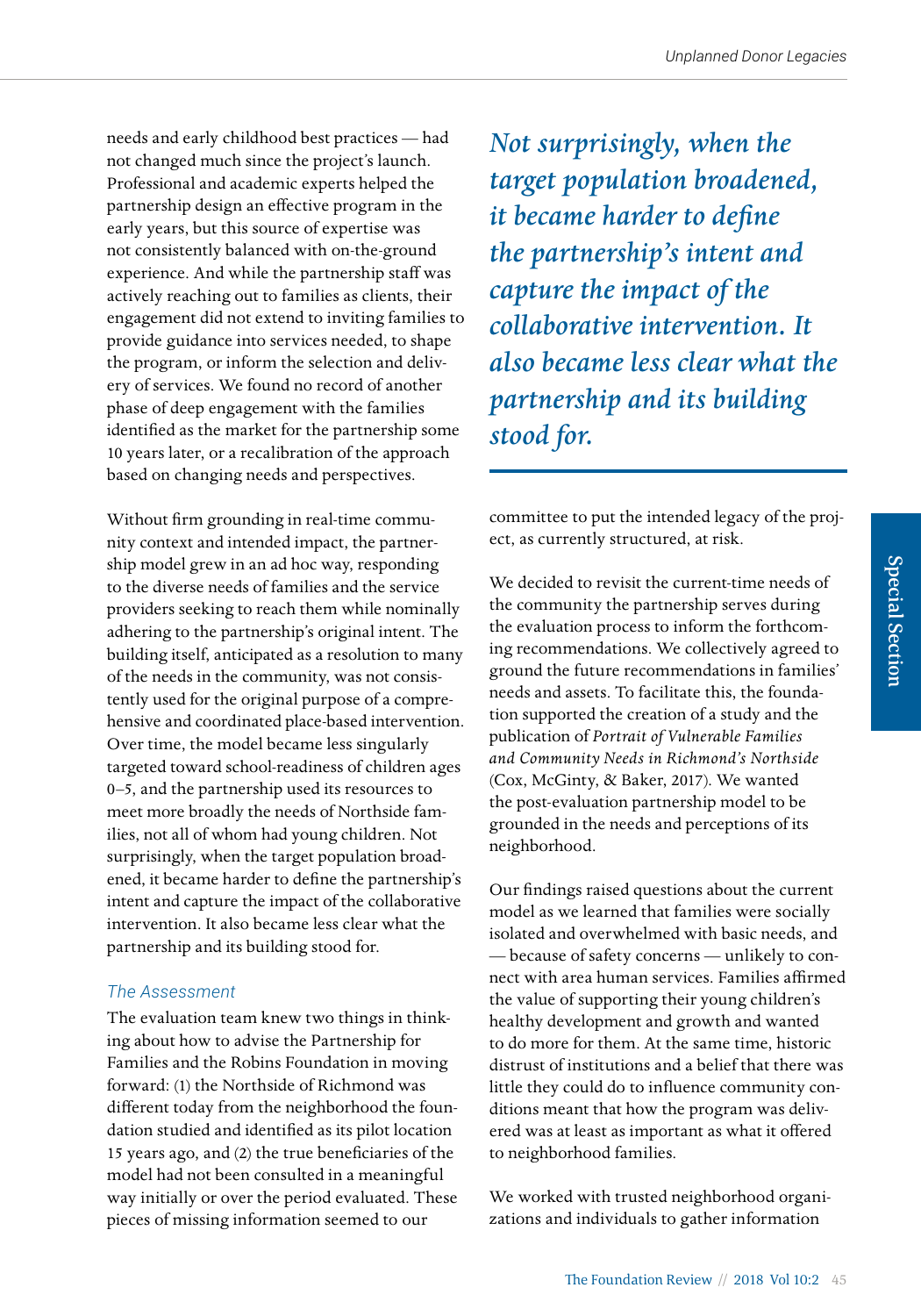#### **FIGURE 3** Guiding Questions to Consider for Mutual Learning

#### **Questions to Consider for Mutual Learning**

Through our experience as participants in this process, we recommend donors consider these questions when initiating a large-scale participatory investment.

- (1) Is the idea for the investment reflective of community needs and priorities, or the principles, theories, or values of the donor?
- (2) Does the nonprofit recipient have a built-in capacity to regularly engage those it serves in decision making, planning, and assessment?

In retrospect, inasmuch as a philanthropy wants to be a co-equal and trust its nonprofit partner to read the needs and assets of the community, without **structures that invite community members to lead and design**, the nonprofit — as well as the foundation — may receive an incomplete picture. The Robins Foundation received diluted and secondary information from its nonprofit partner. Had the foundation set a priority on **listening to community needs itself regularly** or requesting that its nonprofit partner include families in the design and implementation of the model, the philanthropic legacy would likely not have been the building they ultimately created for vulnerable families but something **more directly responsive to families'** concern about isolation, their children's readiness for school, and their own desire for security and economic resources to support their children.

Philanthropies can encourage their grantees to **engage their constituencies as leaders** and participants in program design and implementation, support **more frequent market studies or profiles** of changing neighborhoods, and get out of the office to **visit, learn, and engage** with hometown communities.

and facilitate conversations on family life, and uncovered interest in safe places for children of all ages as families' foremost desire for their children — something that had not been part of the original model. Our outreach to families also uncovered residents' heightened sense of isolation within the community — a significant factor to consider when formulating a program and philanthropic investment.

The assessment confirmed that consistent twoway communication between the donor and grantee partner, mutual learning, and research are important throughout the life of a partnership. (See Figure 3.) A trusting relationship informed by data helps a donor to retrospectively check the impact of an investment, better understand the community context in which a social change investment is being made, and revisit assumptions regularly as circumstances change.

#### *The Practice Change*

Putting the family voice first seems obvious. Prioritizing residents' voices allowed the Robins Foundation the flexibility to address the other key findings and lessons from evaluation of the donor's flagship investment. Family voices now seemed foundational in setting up the study, moving forward, and bringing about real improvements in children's readiness for school. The foundation addressed its commitment to the neighborhood and staff capacity for deep oversight, evaluation, and engagement.

With the board's guidance, foundation staff have outlined a strategy to move forward serving families. The results of this shift include repurposing square footage in the building to house like-minded community partners who serve children and families as well as updating the agreements with those in the building to ensure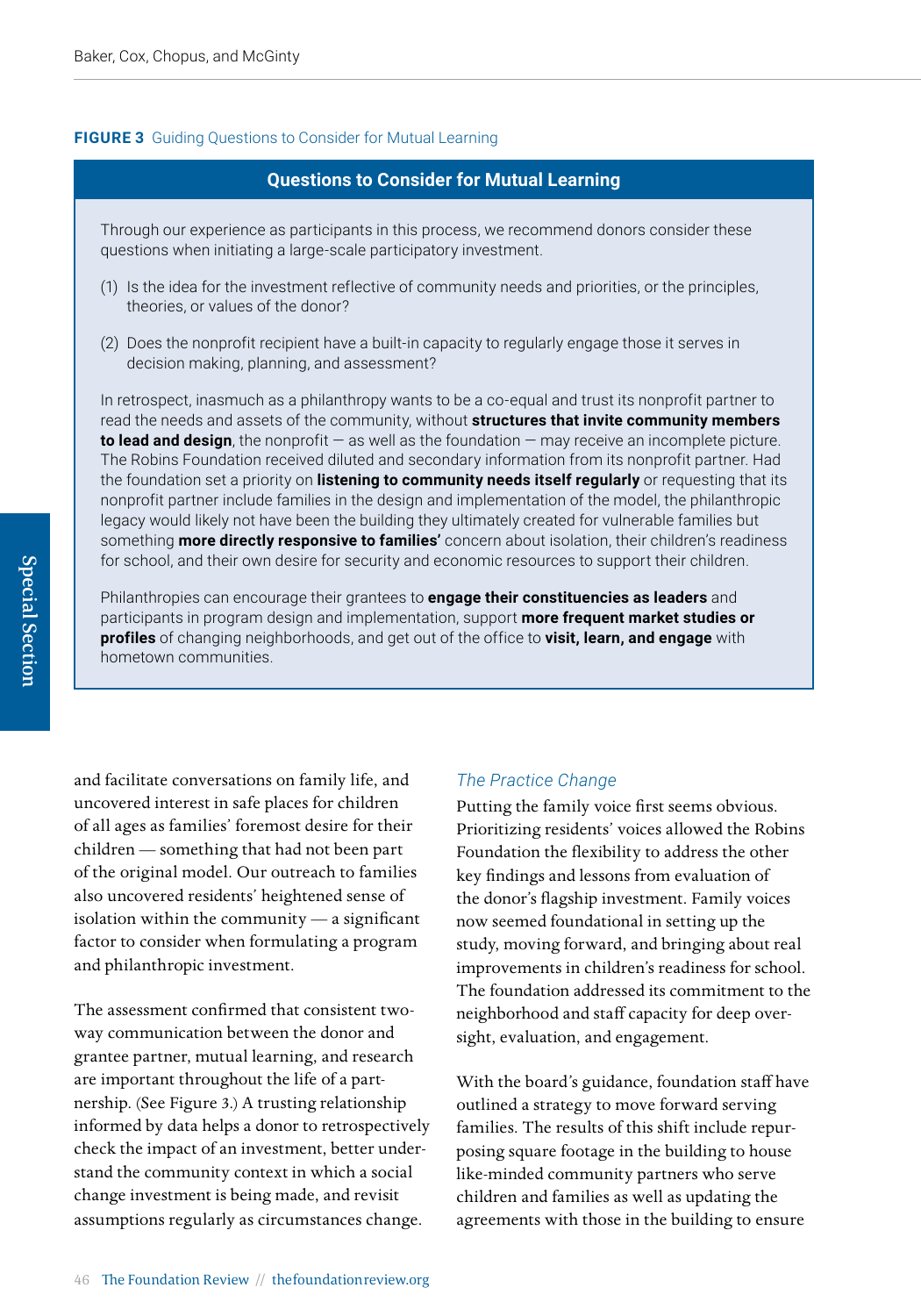more vulnerable children and families from the neighborhood are engaged. The foundation also assigned its top executives specific roles in nurturing the foundation's relationships with the partnership and other organizations in the neighborhood.

Next, the foundation used the data from the *Portrait of Vulnerable Families* (Cox et al., 2017) study to reinsert the family voice as its "north star" to amplify what families said they needed and wanted in their community. This re-centering will increase the impact of both the partnership and the foundation by providing parameters for services and funding. The foundation's accountability to the partnership and other partners, the community, and to families with young children is now more clear and transparent.

# Evaluate to Match Intent

#### *Guidance*

Small and mid-size local foundations often collect data from grantees without sufficient time or capacity to interpret their meaning, missing the opportunity to celebrate wins or identify need for recalibration. The Center for Effective Philanthropy notes that less than 25 percent of foundations regularly evaluate their own initiatives and even fewer evaluate their grantees' work (Buteau & Coffman, 2016).

Evaluation is most effective as an early and ongoing element of a program's design. Incorporating an evaluation framework allows for early opportunities to take stock, assess progress, and redefine the direction based on the results for young children and their families. It also means that, when completed, a more traditional evaluation of program impact should not be a surprise. If data are considered along the way — and reflect the steps that need to occur to create change — an evaluation of impact will likely "reflect back" the data that are already known. When funding levels do not allow for large-scale impact evaluations, organizations can still take time to ensure they have a highly clarified, step-by-step logic model of how change is expected to occur. This reflection and alignment will help ensure that organizations focus on the right pieces of

*Evaluation is most effective as an early and ongoing element of a program's design.* 

the work and resulting data are informative and linked to the idea of impact.

# *Evaluation Learning*

The Robins Foundation board and leadership made a choice in the beginning of their major investment that many small to mid-size foundations find themselves making: they put money into additional programming instead of evaluation. They were moved by the number of children needing assistance and their ability to make an immediate impact in the neighborhood more than by the costly endeavor of setting up an outside evaluation or investing in the infrastructure of a growing initiative. As an alternative, they asked the grantee to complete logic models and report on outcomes each quarter.

Our study of the foundation found that although it requested logic models, the outcome reports it was given did not directly map on to the original intent of the model, or speak to the connection between community needs and services. A missing thread was how all the partners worked together on behalf of the children in the neighborhood and data on whether their coordinated effort made a significant difference other than what each might have achieved on its own. Measuring program outcomes can work well when a program intervention is straightforward and the inputs and intended result are clear, but an outcome reporting system is less useful for this type of complex collaborative or network model (BoardSource, 2017; Network Impact & the Center for Evaluation Innovation, 2014). In addition, it wasn't clear that partners were using the logic models as a management tool to set goals and continuously improve upon their work collectively.

The absence of objective evaluation did not prevent the foundation's board from expecting and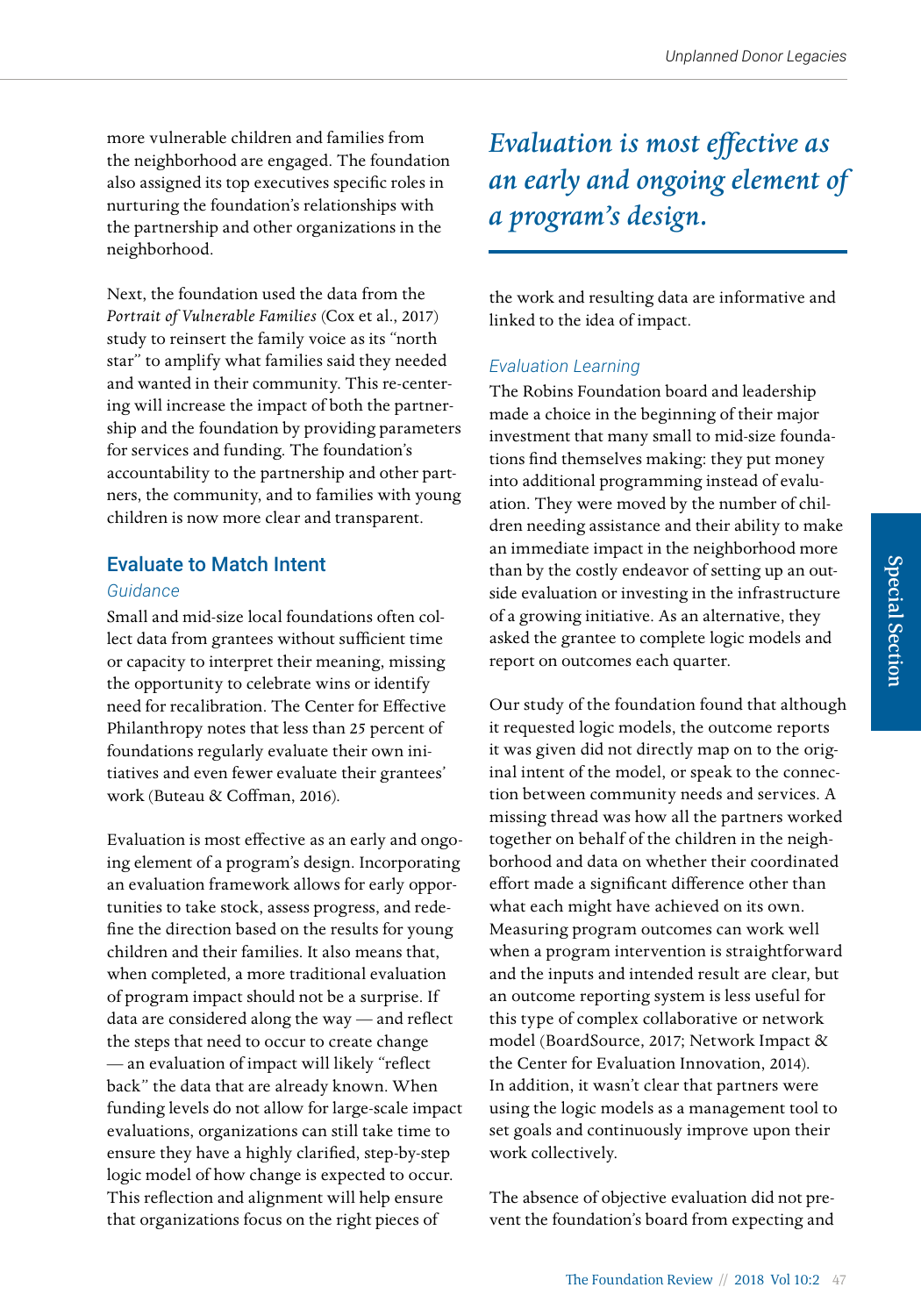#### **FIGURE 4** Guiding Questions to Consider for Intentional Evaluation

## **Questions to Consider for Intentional Evaluation**

Through our experience as participants in this process, we recommend donors consider these questions when initiating a large-scale participatory investment.

- (1) Is the organization tracking meaningful data, and how is the data being evaluated?
- (2) Does your foundation have the capacity to collect and analyze the data you receive?
- (3) What mechanisms are in place for reflecting on learning from data and experience in partnership with grantees, and recalibrating when necessary?

In the case of the Robins Foundation, many of the elements we identified in our assessment would have turned up years before had it **commissioned a quality outside evaluator** earlier in the process. The foundation might have known whether the building was meeting residents' needs, whether to build the center in the first place, and the extent to which vulnerable families were making meaningful progress over time. **Setting up parameters for ongoing measurement** in partnership with the nonprofit grantee, encouraging and/or **funding rigorous evaluation** every few years, and being willing to **reflect and learn** from the findings in a nonpunitive partnership with your grantees are necessities for effective large-scale transformation.

requesting regular measurements of success or continuing to invest in an initiative it believed was impactful. But it meant that the foundation never had a complete picture of how the initiative was evolving or the direct impact of the collaborative wrap-around model. Board members did receive partnership reports about children their partner agencies had served — capturing, for instance, an increase in well-baby checkups for families with home visitors, literacy gains for children in summer camp, and an increase in the employability skills of parents. These reports indicated that within each of the six partner programs, work was taking place for families in Northside. But it was not clear that the innovative strand of the design — the comprehensive coordination — was taking place as intended, nor that the building erected for this purpose was facilitating this work.

A comprehensive outside evaluation earlier in the process might have shined light on how or whether the collective intervention worked over time to help a particular group of children be ready for school, or whether the kindergarten

readiness rates were improved for children enrolled in the programs as a result of the intervention. The value added of the foundation's significant investment — its intended legacy at the neighborhood and building level — was difficult to assess, even with the data it had.

The continuity and availability of good data and reporting was further complicated by divergence from the fidelity of the original model by the Partnership for Families due to budgetary decisions, administrative transitions, and shifting priorities among the program's leadership and partners. For example, over time, the intent to place children at the core and provide these same children and their families with wraparound services became diffuse. The partnership grew to serve families more generally, seeking to improve resident self-sufficiency and well-being through separate partner interventions. The optics of this expansion were good — the building was full and the partners were busy helping children and their parents — but the impact was increasingly unclear, as was the extent to which they were truly addressing community needs.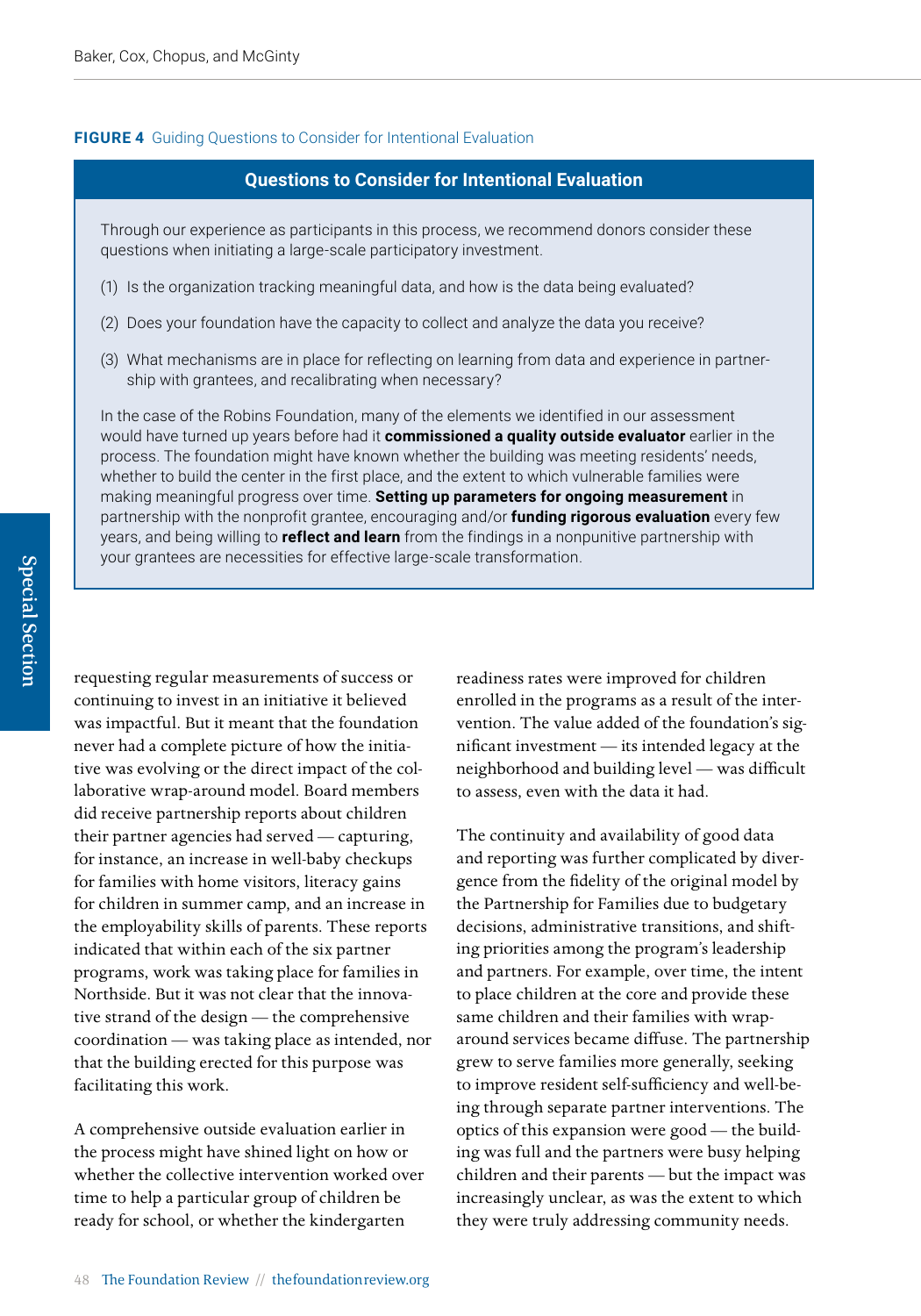#### *The Assessment*

One of the first steps the evaluation team took to track progress was to map the donor's intended impact of the original neighborhood change, and the resulting program design of the Partnership for Families some 13 years later. We then compared it with what was actually taking place on the ground and being measured. In addition to finding gaps in the data, the team saw that the original model was not followed consistently, and the data submitted reflected this disconnect. It took stepping back and reviewing the alignment to see the dissonance over time. (See Figure 4.)

Our assessment found that what was taking place on the ground was not always aligned with the partnership's submitted reports or the donor's intent. As a result, there were high expectations and limited information about the impact of the collaborative nature of the partnership model. The foundation had funded a coordinating entity and multiple partners to create a holistic web of support around children, and it was given data by the partnership suggesting that lots of activity was taking place in the building to that end. The foundation assumed that the model was working from the sum of the reports received, but we were unable to verify this assumption in our review.

## *The Practice Change*

The current foundation leadership and staff are committed to learning. Using the data from the assessment and evaluation of the partnership's process and programs, it has reconsidered its approach to engaging with its community grantee partners and incorporated several revisions to its methods. Starting with its board of directors, the foundation now more frequently reviews challenges and opportunities for both its partners and itself. Having the board's expertise and input on the initiative's history and next steps keeps children and families at the forefront.

The foundation changed its approach to managing other large grants as it reflected on the results of the evaluation and assessment of the partnership. As the assessment process was winding down, foundation staff presented the board with

*A donor's ability to leave a successful legacy within a community lies in honest communication, delineating clear and equitable relationships with grantees, and a deep and thorough understanding of the home community.* 

the option and recommendation to pause for a deep-dive assessment into its other trademark grant program — the Community Innovation Grant (CIG). The CIG is a three-year-old program designed to encourage new innovative solutions to intractable community challenges with an unrestricted funding grant. The board and staff agree that taking the time and resources to listen, measure, and adjust is exactly the right course for the organization. At the same time, the foundation is creating its own theory of change, which emphasizes a high degree of community engagement and greater attention to research and evaluation.

# Conclusion

A donor's ability to leave a successful legacy within a community lies in honest communication, delineating clear and equitable relationships with grantees, and a deep and thorough understanding of the home community. It requires leaving room for a change of course as data and experience suggest a different direction. It means being explicit about power dynamics early on and developing agreements that spell out roles and decision making. It means going beyond traditional expertise and engaging those who will use the services — in our case, the families in Northside — in the formulation of the design and ongoing implementation.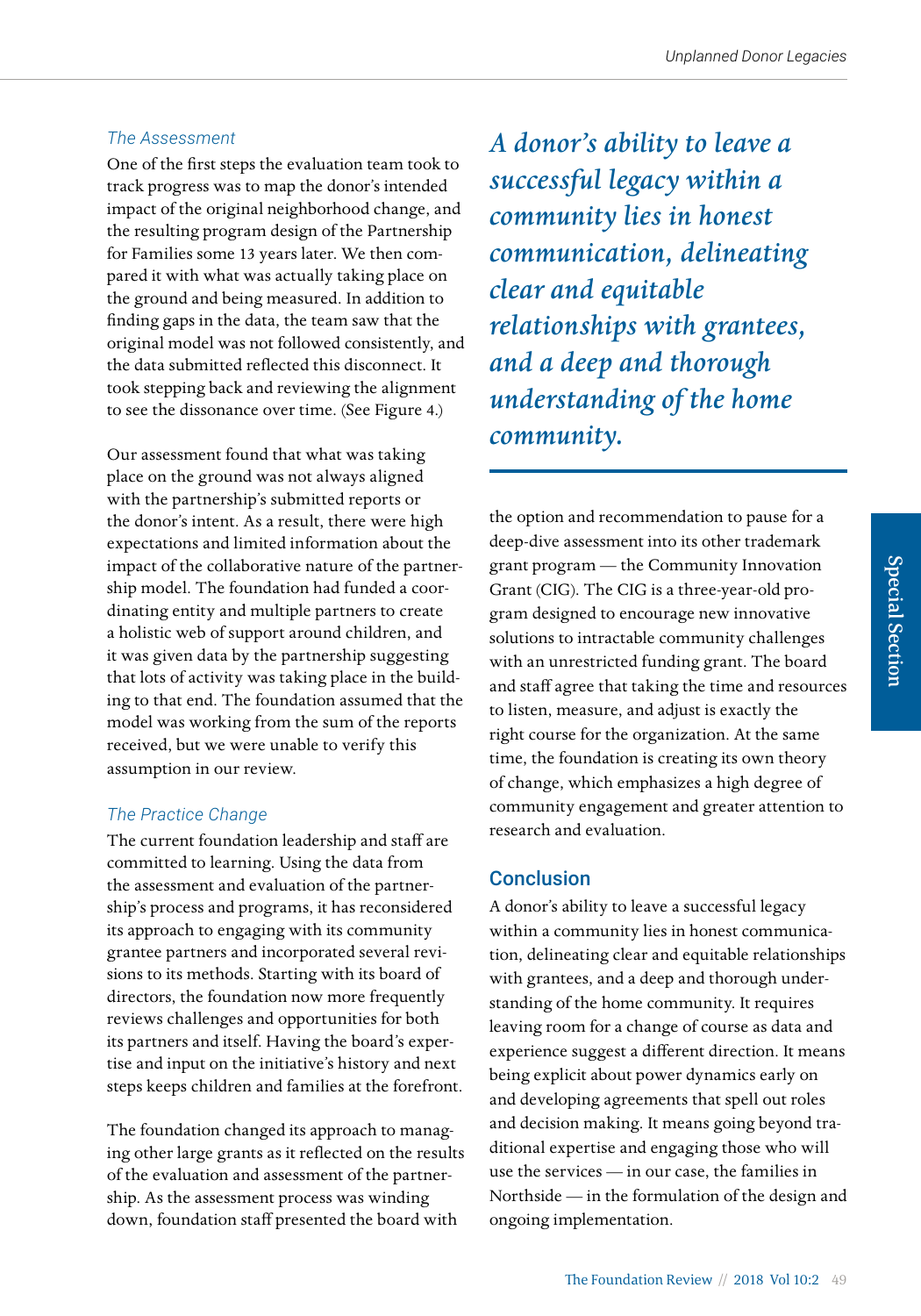*There is a balance to strike between protecting and defending the right of philanthropy to give with its own agenda and the recipient's flexibility to fully interpret and design the approach.* 

While we acknowledge that many funders understand these principles intellectually, we found that recognition is not sufficient. It is necessary to operationalize and make explicit these principles — building equitable partnerships, supporting mutual learning, and evaluating with intent — throughout the course of a partnership with grantees. This involves giving up some control in order to create a trusting space where mutual learning is encouraged and supported.

As Ditkoff and Grindle (2017) observed, donors experiencing setbacks to their large-scale efforts and legacy can "reexamine their goals and approaches, including how they engage the communities they aspire to help in the decision-making process"; this is what the "best philanthropies" do (p. 110). Alternatively, the comfortable route is to "retreat to seemingly safer donations … while others withdraw from public giving altogether" (p. 110).

We offer these approaches in hopes that local foundations will not retreat. Our experience leads us to believe that community change at the local level is achievable with them in mind. There is a balance to strike between protecting and defending the right of philanthropy to give with its own agenda and the recipient's flexibility to fully interpret and design the approach. Proactive giving needs to be countered with a more conscious and deliberate acknowledgement of the impact that the giving relationship and the funders' understanding of need has on the work. Preservation of a positive donor legacy requires it.

# References

- BoardSource. (2017). *The board-staff partnership.* Washington, DC: Author. Retrieved from [https://board](https://boardsource.org/fundamental-topics-of-nonprofit-board-service/board-staff-partnership/2017)[source.org/fundamental-topics-of-nonprofit-board](https://boardsource.org/fundamental-topics-of-nonprofit-board-service/board-staff-partnership/2017)[service/board-staff-partnership/2017](https://boardsource.org/fundamental-topics-of-nonprofit-board-service/board-staff-partnership/2017)
- Brown, P., & Fiester, L. (2007). *Hard lessons about philanthropy & community change from the Neighborhood Improvement Initiative.* Menlo Park, CA: Hewlett Foundation. Retrieved April 04, 2018, from [https://](https://www.hewlett.org/wp-content/uploads/2016/08/HewlettNIIReport.pdf) [www.hewlett.org/wp-content/uploads/2016/08/](https://www.hewlett.org/wp-content/uploads/2016/08/HewlettNIIReport.pdf) [HewlettNIIReport.pdf](https://www.hewlett.org/wp-content/uploads/2016/08/HewlettNIIReport.pdf)
- BUTEAU, E., & COFFMAN, J. (2016). *Benchmarking foundation evaluation practices.* Cambridge, MA: Center for Effective Philanthropy. Retrieved from [http://](http://effectivephilanthropy.org/wp-content/uploads/2016/09/Benchmarking-Foundation-Evaluation-Practices.pdf) [effectivephilanthropy.org/wp-content/uploads/](http://effectivephilanthropy.org/wp-content/uploads/2016/09/Benchmarking-Foundation-Evaluation-Practices.pdf) [2016/09/Benchmarking-Foundation-Evaluation-](http://effectivephilanthropy.org/wp-content/uploads/2016/09/Benchmarking-Foundation-Evaluation-Practices.pdf)[Practices.pdf](http://effectivephilanthropy.org/wp-content/uploads/2016/09/Benchmarking-Foundation-Evaluation-Practices.pdf)
- Celep, A., Brenner, S., & Mosher-Williams, R. (2016). Internal culture, external impact: How change-making culture positions foundations to achieve transformational change. *The Foundation Review, 8*(1), 116–129. Available at [http://scholarworks.gvsu.edu/tfr/vol8/](http://scholarworks.gvsu.edu/tfr/vol8/iss1/12) [iss1/12](http://scholarworks.gvsu.edu/tfr/vol8/iss1/12)
- Chandler, J. (2018). *The secret sauce of great funder/ nonprofit relationships.* Washington, DC: National Council of Nonprofits. Retrieved from h[ttps://www.](https://www.councilofnonprofits.org/thought-leadership/the-secret-sauce-of-great-fundernonprofit-relationships) [councilofnonprofits.org/thought-leadership/the-secret](https://www.councilofnonprofits.org/thought-leadership/the-secret-sauce-of-great-fundernonprofit-relationships)[sauce-of-great-fundernonprofit-relationships](https://www.councilofnonprofits.org/thought-leadership/the-secret-sauce-of-great-fundernonprofit-relationships)
- Cox, C., McGinty, A., & Baker, S. (2017). Portrait of vulnerable families and community needs in Richmond's Northside. Richmond, VA: Robins Foundation. Retrieved from http://www.robinsfdn.org/resources/ useful-links/northside-report-v8-no-append/
- Ditkoff, S. J., & Grindle, A. (2017, September–October). Audacious philanthropy. *Harvard Business Review,*  110–118.
- Exponent Philanthropy. (2018). *A toolkit for great fundernonprofit relationships.* Washington, DC: Author. Available at [http://www.exponentphilanthropy.org/](http://www.exponentphilanthropy.org/publication/great-funder-nonprofit-relationships-toolkit) [publication/great-funder-nonprofit-relationships](http://www.exponentphilanthropy.org/publication/great-funder-nonprofit-relationships-toolkit)[toolkit](http://www.exponentphilanthropy.org/publication/great-funder-nonprofit-relationships-toolkit)
- Heckman, J. (2006, January 10). *Investing in disadvantaged young children is an economically efficient policy.* Paper presented at the Committee for Economic Development/Pew Charitable Trusts/PNC Financial Services Group Forum on Building the Economic Case for Investments in Preschool, New York, NY. Retrieved from [http://jenni.uchicago.edu/Australia/invest](http://jenni.uchicago.edu/Australia/invest-disadv_2005-12-22_247pm_awb.pdf)[disadv\\_2005-12-22\\_247pm\\_awb.pdf](http://jenni.uchicago.edu/Australia/invest-disadv_2005-12-22_247pm_awb.pdf)
- Huang, J., & Seldon, W. (2014) *Lessons in funder collaboration.* Boston, MA: Bridgespan. Retrieved from [https://](https://www.bridgespan.org/bridgespan/images/articles/lessons-in-funder-collaboration/Lessons-in-FunderCollaboration_1.pdf) [www.bridgespan.org/bridgespan/images/articles/](https://www.bridgespan.org/bridgespan/images/articles/lessons-in-funder-collaboration/Lessons-in-FunderCollaboration_1.pdf) [lessons-in-funder-collaboration/Lessons-in-Funder-](https://www.bridgespan.org/bridgespan/images/articles/lessons-in-funder-collaboration/Lessons-in-FunderCollaboration_1.pdf)[Collaboration\\_1.pdf](https://www.bridgespan.org/bridgespan/images/articles/lessons-in-funder-collaboration/Lessons-in-FunderCollaboration_1.pdf)